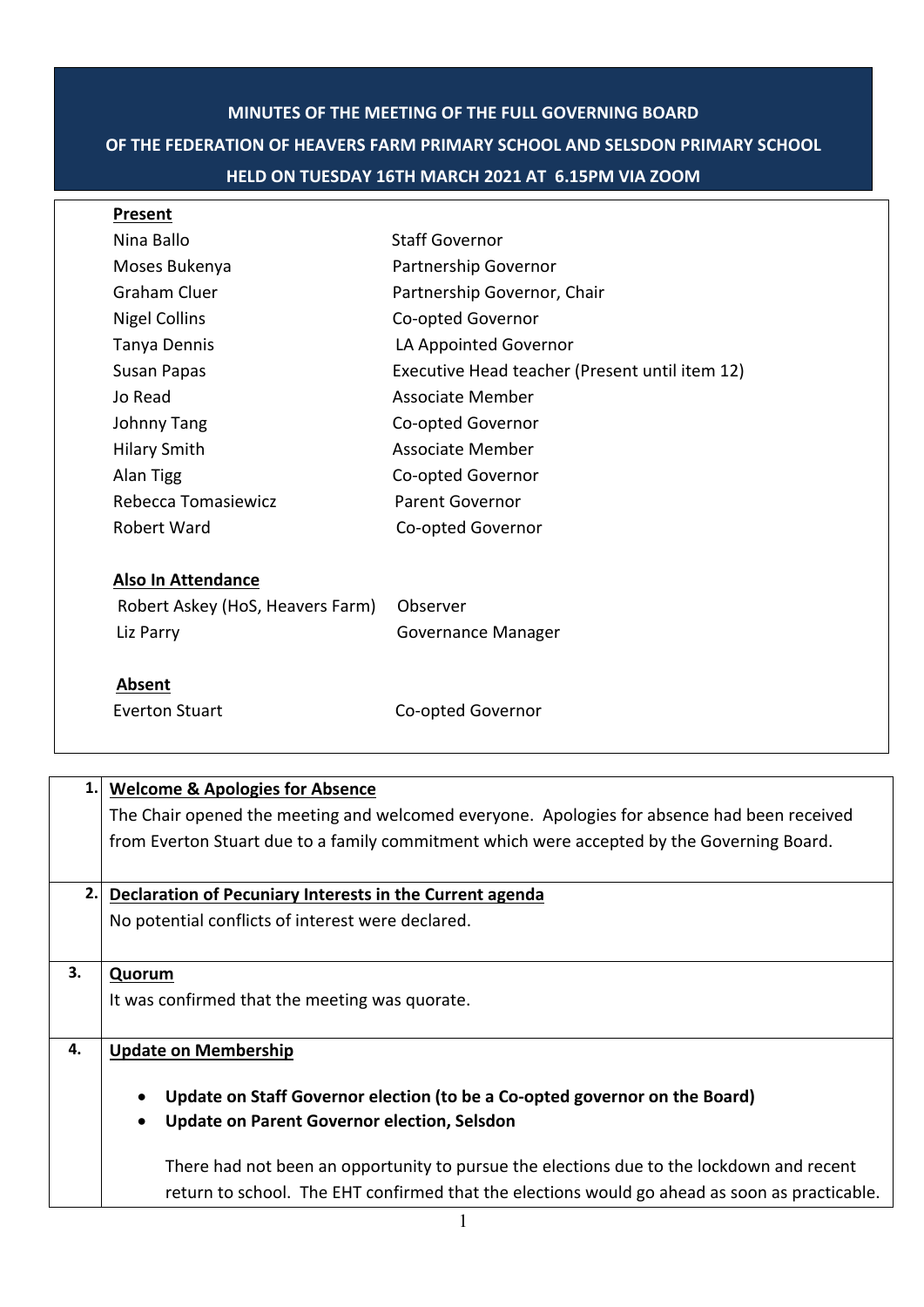|    | ACTION: Update on new appointees to be reported as soon as elections have been<br>concluded.                                                                            |
|----|-------------------------------------------------------------------------------------------------------------------------------------------------------------------------|
| 5. | Minutes of the Previous meeting held on 10th December 2021: Checking of accuracy and signing by                                                                         |
|    | the Chair                                                                                                                                                               |
|    | The minutes of the previous meeting were agreed as a true and accurate account. The Chair would                                                                         |
|    | sign a copy for the school file as soon as it was permissible to come into school again.                                                                                |
| 6. | Matters arising from the previous meeting not included on the current agenda                                                                                            |
|    | Racist behaviour from a small minority of parents: At the previous meeting there had been                                                                               |
|    | discussion about a concerns around this issue following the resignation of a teacher. The EHT said                                                                      |
|    | that there has not been the opportunity to address any strategies to prevent this happening in the                                                                      |
|    | future. It was agreed that all issues of equality and racism should be kept on the agenda and brought<br>back for discussion.                                           |
|    | Films of both schools: In light of the pandemic the Federation had commissioned the making of films                                                                     |
|    | about each school featuring children and staff talking about the values, ethos and experience of the                                                                    |
|    | schools. Both are available on each school's website:                                                                                                                   |
|    | https://heaversfarm.com/virtual-open-day/                                                                                                                               |
|    | https://selsdonprimary.com/virtual-open-day/                                                                                                                            |
|    | School Development Plan: There will be an update and discussion on priorities at the next meeting of                                                                    |
|    | the Quality of Education Committee.                                                                                                                                     |
| 7. | Update on how the return to full re-opening of both schools has been going, and wellbeing of the                                                                        |
|    | children and staff.                                                                                                                                                     |
|    | Susan said that the full return to both schools had been going well from the point of view of children<br>settling down well and being happy and comfortable in school. |
|    | Attendance for the first week at Heavers Farm had been 94.1% and attendance at Selsdon had been                                                                         |
|    | 97.9%. The national average during the pandemic has been 89%. At Heavers Farm there a number of                                                                         |
|    | children not attending as it is believed their families have moved away, and this is being followed up                                                                  |
|    | to ensure that the children are not missing in education and can then be taken off the school roll.                                                                     |
|    | Currently at Heavers Farm there was one member of staff off with Long Covid, four members of staff                                                                      |
|    | were shielding and one member of staff was on long term sick leave.                                                                                                     |
|    | At Selsdon two members of staff were shielding and nine were off with long term sickness.                                                                               |
|    | Q: How is morale among staff generally?                                                                                                                                 |
|    | A: Susan reported that staff are happy to be back in school and working with the children in person,                                                                    |
|    | albeit with some continued levels of anxiety about the risks of Covid.                                                                                                  |
|    | Q: Have there been any problems at the gate bearing in mind there have been some issues<br>previously?                                                                  |
|    | A: There were three difficult episodes at Selsdon the previous week. A parent was banned because of                                                                     |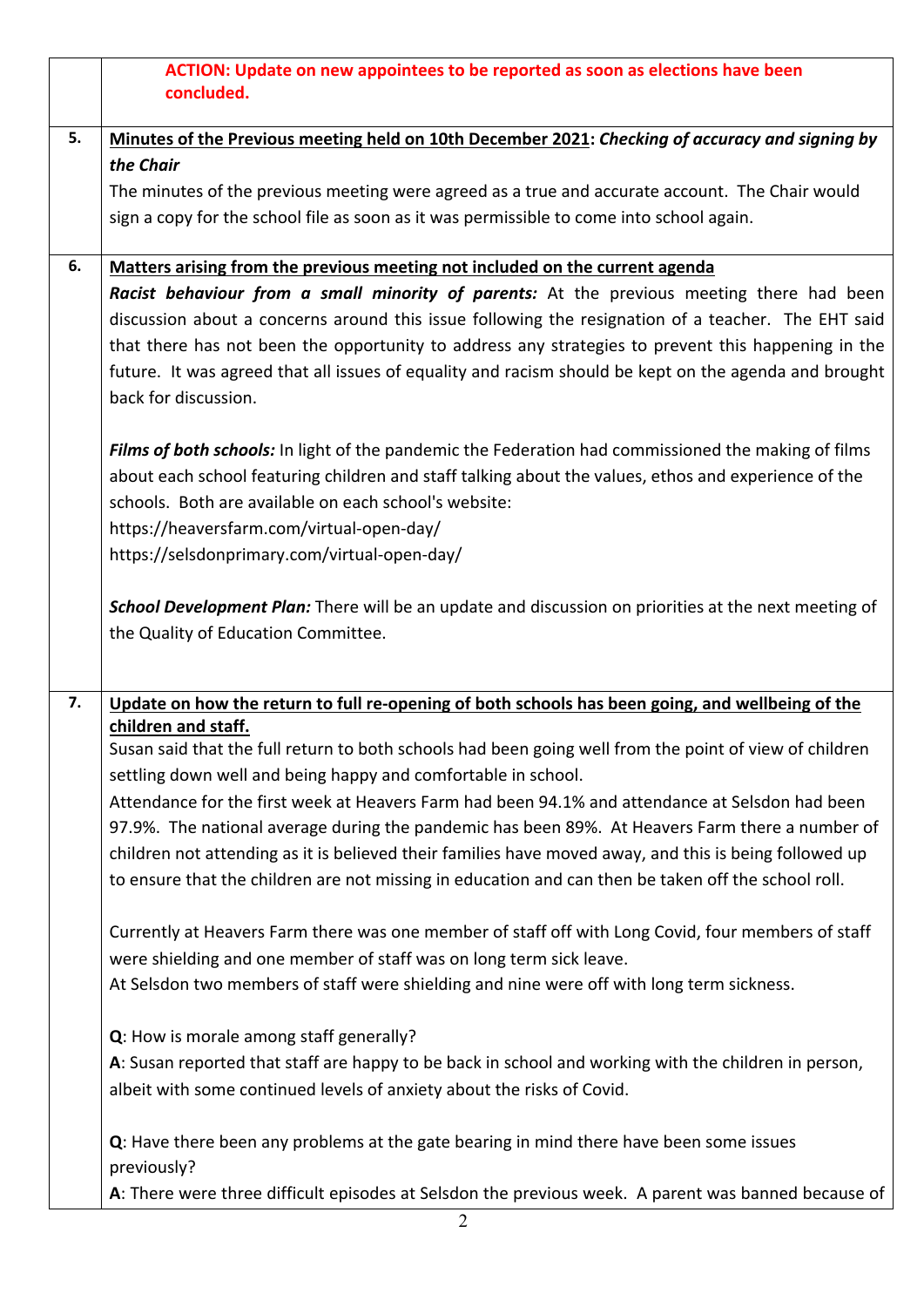behaviour. A child reported being followed by a man with a knife and the school has been concerned about the police response to this. A parent had a mental health episode in the playground and required medical attention. During discussion governors acknowledged that incidents of the kind described were very stressful for everyone involved and stress levels were already compounded because of the pandemic. **Q**: There is increasing awareness that mental health problems among children and adults are likely to be magnified and increased because of the pressures of lockdown and multiple stresses of the pandemic. Is there any indication about the impact on any of our children/families as yet? **A**: A lot of work has been done in school to track the known vulnerable children and families and keep a close eye on their welfare, so there are no immediate issues. They may take longer to emerge. Many children are happy to be back in the school environment and if they have a dysfunctional or difficult home life it can be a relief to be with peers in school. Nina commented that she was aware that the children in her class have settled back into school very well. Overall there was a sense that re-integration had been quicker and calmer than after the first lockdown as children were now familiar with expectations. **Q**: Did the schools make regular phone contact with families throughout the period of lockdown? **A**: During the first lockdown there was a policy of ringing families regularly. During the second lockdown the Federation provided a very high level of online teaching, with 4 Zoom lessons a day. This meant that teachers were seeing children every day and were able to gauge the children's level of interaction and wellbeing, and if there were any concerns these were followed up. The Chair commented that he was very aware that the level of the online teaching provided by the Federation was far superior to the majority of schools and governors were very grateful for the level of provision given to the children in both schools during the lockdown period, recognising the extraordinary level of hard work of staff. **8. 8.1 Committee Items: Resources Committee: Meeting held on 8th March 2021** Ø **Ratification of Fire Safety Policy, Fire Safety Strategy and updated Fire Risk Action Plans**. The Governing Board formally ratified the reviewed policies with thanks for the work done on them. It was noted that Alan Tigg was making efforts to meet with Scott Greenwood to talk through in detail the work and planning against the Fire Safety Strategy. Alan will be reporting back at the next meeting of the Resources Committee. **ACTION: Alan to set up a Zoom or Microsoft Teams meeting with Scott as soon as possible.** Ø **Audit report, Selsdon** The Governing Board noted the successful outcome following the recent audit with only a very few action points arising. The school had responded to all these items but was awaiting confirmation of the Governors Financial Skills audit.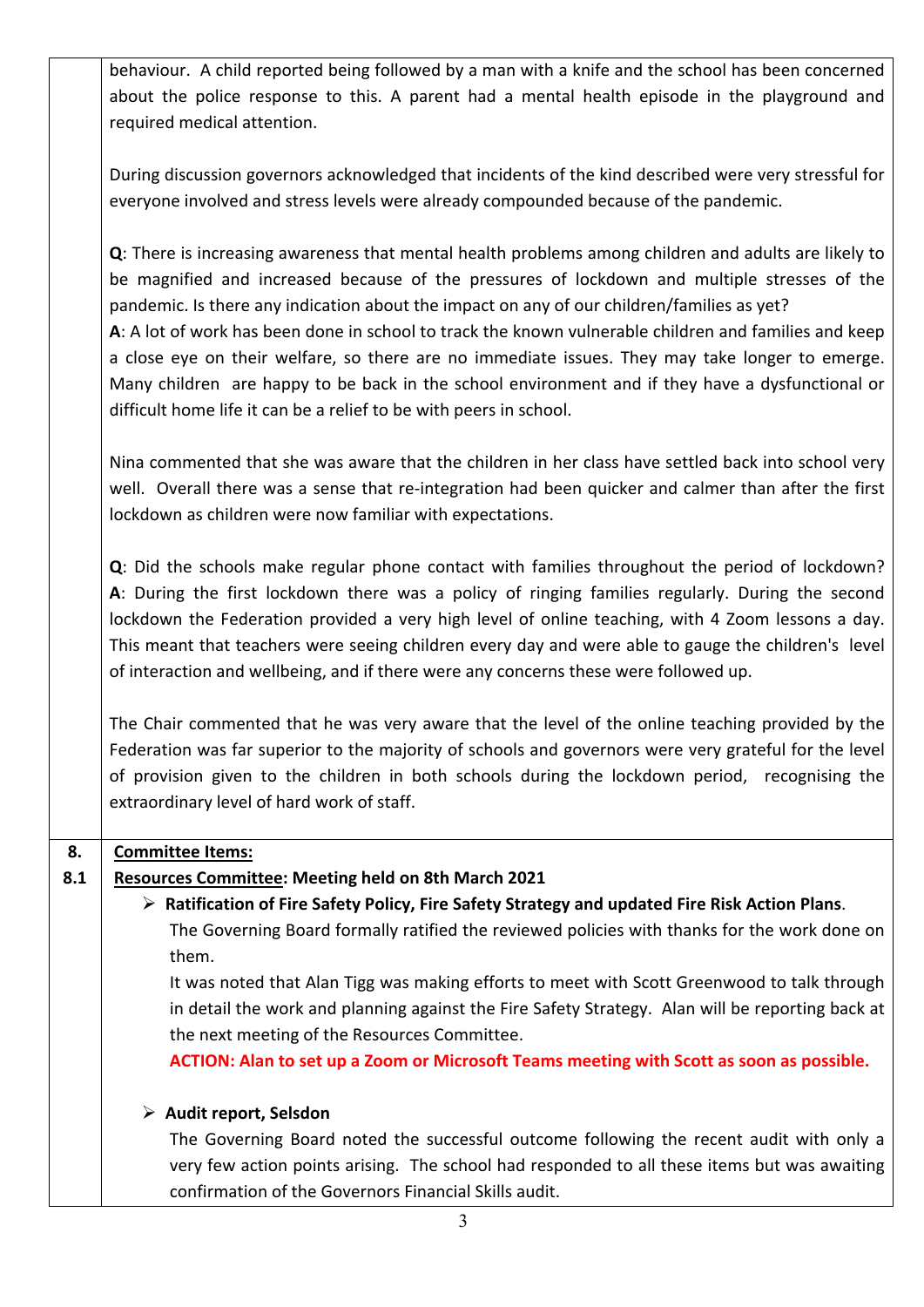Ø **Requirement for all governors to complete the SFVS Financial skills audit** Jonny confirmed that he was still awaiting a number of responses from governors. Johnny said that he will be re-circulating the Audit and governors committed to returning the audit with their completed evaluation as soon as possible.

**ACTION: Johnny to re-circulate the Finance skills audit with a request that all governors return the completed audit as a matter or urgency.**

## Ø **To note recent premises issues at both schools as recorded in the minutes**

The issues were noted. Susan highlighted that the replacement of 300 light fittings at Heavers Farm had begun yesterday, funded by Croydon. The Fire doors are due to be replaced over Easter. With regard to works at Selsdon relating to the Fire Safety Audit which Croydon had previously agreed to fund, there was currently a lack of clarity over the state of play, and this is one of the issues which Alan will be following up on in a meeting with Scott.

Ø **To note review of Benchmarking reports and encouragement for all governors to look at benchmarking metrics https://schools-financial-benchmarking.service.gov.uk/**

Johnny urged all governors to look at the above government link and choose a metric which they are interested in to compare Selsdon and Heavers with other like schools. Johnny said that he would co-ordinate a strategy for undertaking and recording the results of this.

**ACTION: Johnny to liaise with governors to provide a strategy for comparing a chosen metric against other like schools. Report at the next meeting of the Resources Committee**.

Ø **Current financial position and formal ratification of Q3 for both schools**

It was noted that at the end of Q3 Heavers Farm was on track for recovery of a sizeable part of its deficit having also lost £180,000 in income due to the effects of the pandemic. Selsdon was on track to recover well from the deficit, with a projected carry forward of £10,000 at year end.

A query was raised as to why Selsdon relatively had not been hit as badly with loss of income as Heavers Farm. Johnny said that he would be happy to explore this issue in more detail and report back at the next meeting of the Resources Committee.

**ACTION: Johnny to liaise with Susan and investigate possible reasons as to why Selsdon has not suffered such a severe loss of income. Update at the next meeting of the Resources Committee.**

**The Governing Board formally ratified Q3 for both schools.**

## **8.2 Carried over from Resources Committee meeting held on 8th October 2020**

**Plans for automatic receipt of an increment on pay to be ratified by the full Governing Board at the next meeting**. It was noted that there had been an oversight at the last meeting of the Governing Board when this item should have been on the agenda for formal ratification, following discussion at the previous meeting of the Resources Committee. **The Governing Board formally ratified the increment on pay with unanimous agreeement.**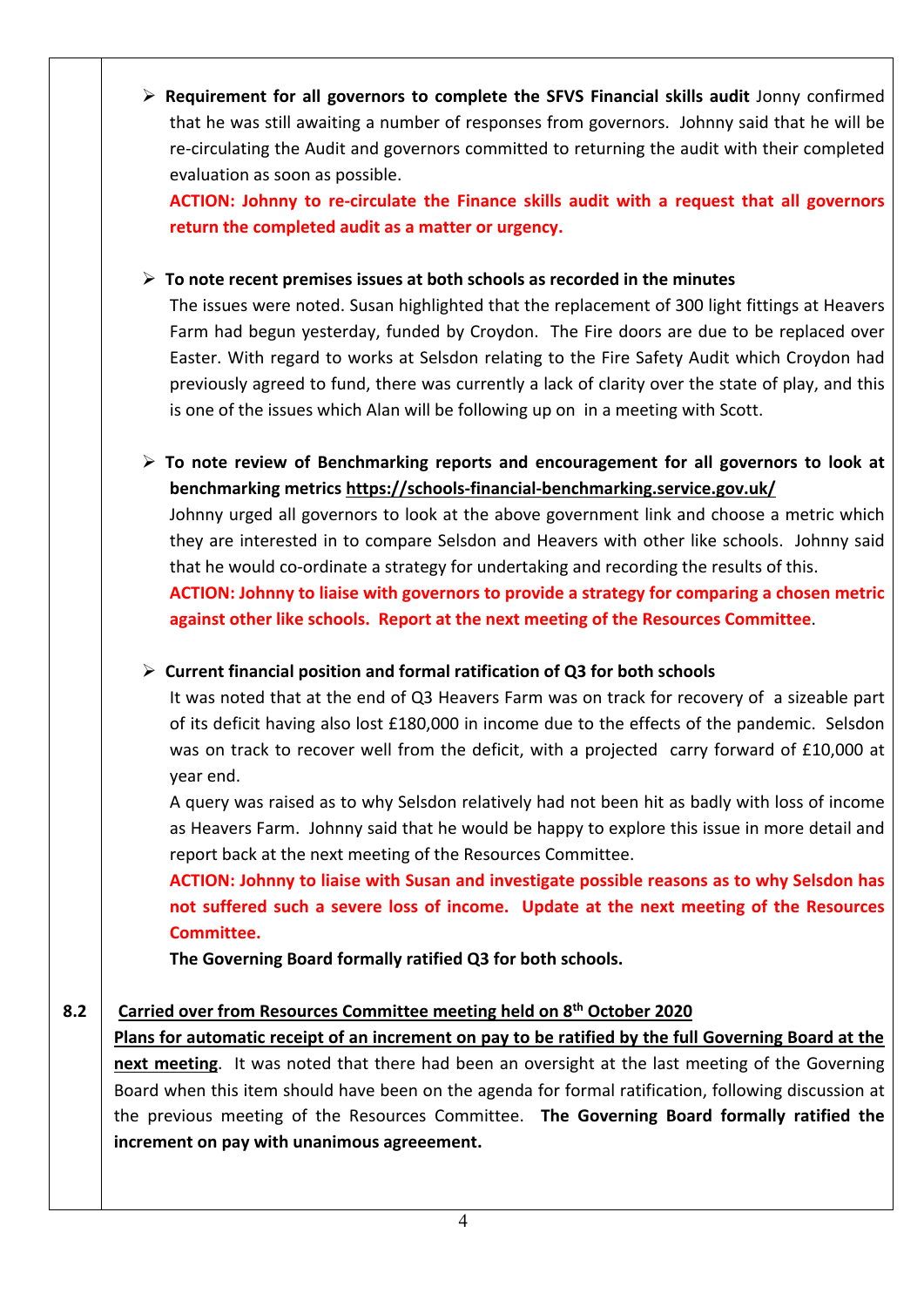| 8.3 | Quality of Education Committee: Meeting held on 2nd March 2021                                            |
|-----|-----------------------------------------------------------------------------------------------------------|
|     | The Governing Board noted the discussions which had taken place at the meeting of Quality of              |
|     | Education Committee as recorded in the minutes of that meeting. Susan said there were no further          |
|     | updates at the current time.                                                                              |
|     |                                                                                                           |
| 9.  | <b>Staffing Structure: review and ratify current staffing structure</b>                                   |
|     | Governors were in receipt of the Staffing Structure for review, noting that this has not been formally    |
|     | reviewed during the last year and is an audit requirement. It was noted that governors have a             |
|     | responsibility to ensure that the organisation of the school's staffing structure best meets the needs    |
|     | of each school within the framework of the budget provision.                                              |
|     | Q: How can we benchmark our structure against other schools?                                              |
|     | A: The government's benchmarking site detailed under item 8.1 will allow comparisons with other           |
|     | like schools on such areas as expenditure on SLT.                                                         |
|     | The Governing Board noted that there were no changes and formally approved the structure.                 |
|     |                                                                                                           |
| 10. | Determined Admission Arrangements 2022/23 for Selsdon Primary: review and ratify                          |
|     | It was noted that Selsdon has the responsibility for setting its own admission arrangements. The          |
|     | Federation has always followed the same model used in Croydon's schools but modified the language         |
|     | so it is clear that it is the school and not Croydon which is the admission authority. The school has its |
|     | own application form for an in-year primary school place under the medical criteria, again based on       |
|     | the Croydon model.                                                                                        |
|     | The Governing Board formally approved the Admissions Arrangements for 2022/23 noting that                 |
|     | admission arrangements are published on the school's website.                                             |
|     |                                                                                                           |
| 11. | Staff Survey: update on rollout and collation of results: What do they tell us and what action needs      |
|     | to be taken?                                                                                              |
|     | Governors were in receipt of the collated results of the recent Staff Survey. There had been 74           |
|     | respondents across the two schools, with a higher percentage at Heavers Farm. It was recognised           |
|     | that the survey was carried out during the pandemic and lockdown, inevitably a time when people           |
|     | were under a lot of stress and isolation at home, and that the survey was not an in depth forensic        |
|     | analysis nor did it represent views from all staff. It was agreed that there were a number of potential   |
|     | issues arising which it would be helpful to explore with a view to better understanding the concerns      |
|     | and perceptions and identifying ways of working towards any possible improvements.                        |
|     | To this end it was agreed that there will be a working party of governors who will meet with the          |
|     | senior leadership team to look at the issues and try and identify ways in which governors can better      |
|     | help to support and enable the leadership team to address those areas which emerged as of                 |
|     | potential concern within the survey results.                                                              |
|     | The following governors were appointed as members of the Working Party: Nigel, Rebecca, Tanya             |
|     | and Moses.                                                                                                |
|     | ACTION: Working Party and Susan to liaise and arrange a suitable time to have an initial meeting.         |
|     |                                                                                                           |

 $\overline{\phantom{a}}$ 

Τ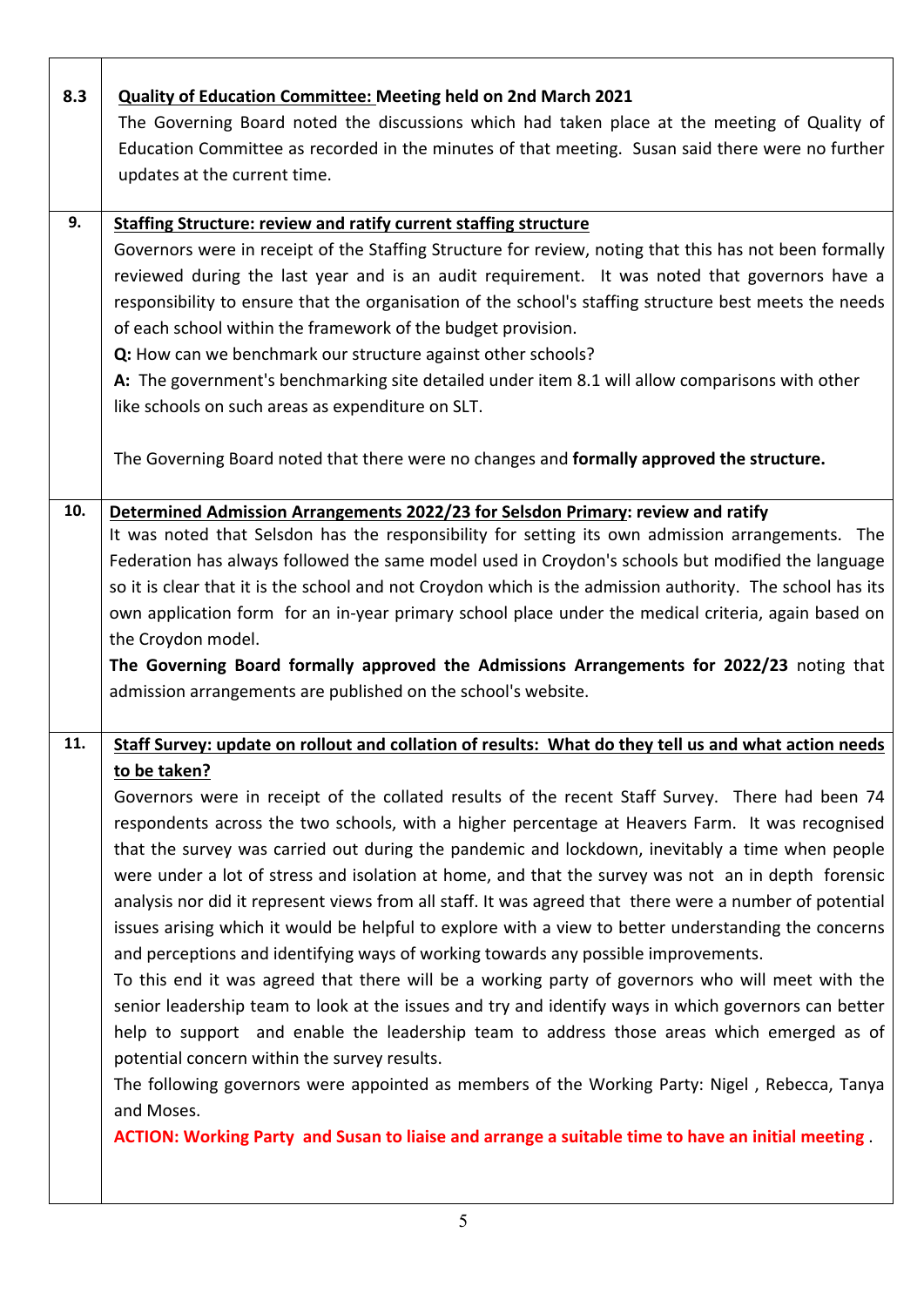| 12. | <b>Headteacher's Report</b>                                                                                              |
|-----|--------------------------------------------------------------------------------------------------------------------------|
|     | Governors noted the large number of very positive comments and messages the schools had received                         |
|     | in recent weeks and months and were grateful that these were shared at the start of the                                  |
|     | Headteacher's Report. This was reflective of the effort and work of staff above and beyond during the                    |
|     | last year, and the concern for the children at all times. Governors commented that it was very                           |
|     | positive to hear how well so many parents felt supported during the periods of lockdown, and the                         |
|     | clarity of information provided by the schools was recognised for having helped to reduce anxiety.                       |
|     | Staff Absence: The reporting of the number of cases of staff absence was noted and the application of                    |
|     | staff sickness procedures. This represented a lot of hard work in ensuring that the procedures are                       |
|     | followed appropriately and in a timely manner.                                                                           |
|     | Exclusions: Q: With regard to the permanent exclusion last term has there been any specific feedback                     |
|     | on the child's progress in the new setting? A: Not recently. We do try and follow up where possible.                     |
|     | Governors noted the full reporting on efforts to address complaints and the work on attendance,                          |
|     | particularly with the support provided to address issues of persistent absence.                                          |
| 13. | Safeguarding:                                                                                                            |
|     | Confirmation of checking of the Single Central Registers this term                                                       |
|     | Any other Safeguarding updates                                                                                           |
|     | It has not been possible for external governor checking of the SCRs due to the lockdown and                              |
|     | non admittance of adults in to the schools at the current time. Graham confirmed that he                                 |
|     | would undertake checks as soon as it is permitted for governors to come into school.                                     |
|     | There were no other safeguarding updates to report.                                                                      |
| 14. | Chair's Items/correspondence                                                                                             |
|     | The Chair raised an issue as to whether there could be any scope within the complaints procedure to                      |
|     | fast track responses in situations which are time limited /time sensitive. This would need to be an<br>exception clause. |
|     | In general there was a recognition that it was important to have different stages of the complaint                       |
|     | process to enable resolution within school, and to allow time to pass so that the initial emotion from a                 |
|     | situation dissipates.                                                                                                    |
| 15. | <b>Governors' Training</b>                                                                                               |
|     | Update on training attended since the last meeting.<br>$\bullet$                                                         |
|     | $\triangleright$ Nina reported that she had attended training on an Introduction to finance                              |
|     | $\triangleright$ Robert W reported that he had attended training on recognising when children have been                  |
|     | having severe difficulties and how to respond appropriately.                                                             |
|     | > Graham reported that he had attended this term's Chair's Briefing with the Director                                    |
|     |                                                                                                                          |